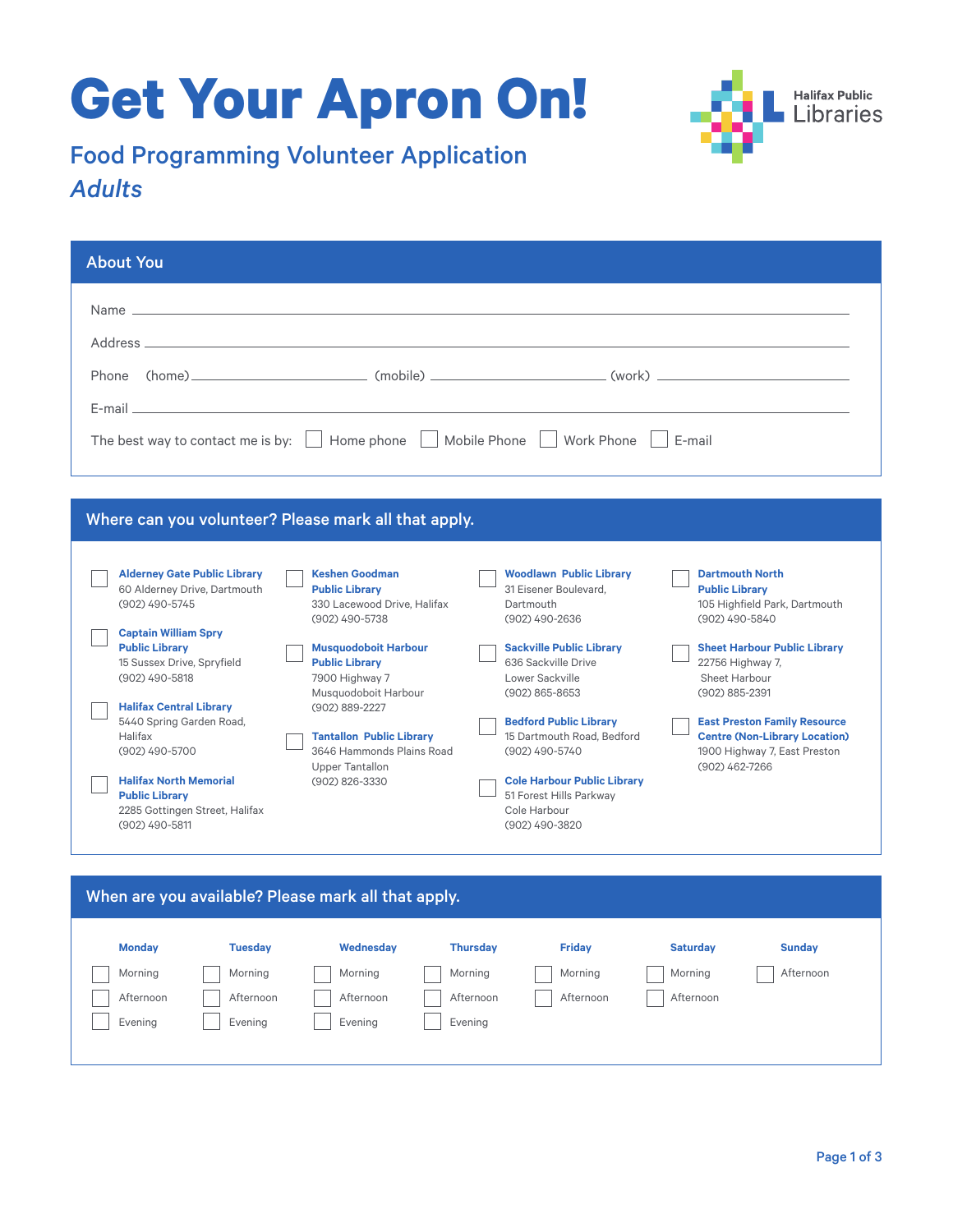# **Get Your Apron On!**



## Food Programming Volunteer Application *Adults*

| Some things about you                                                                                                                                                                                                                                                                                                          |
|--------------------------------------------------------------------------------------------------------------------------------------------------------------------------------------------------------------------------------------------------------------------------------------------------------------------------------|
| Do you have Food Safety certification?<br>Yes<br>No.                                                                                                                                                                                                                                                                           |
| Do you have any first aid training?<br>Yes<br><b>No</b>                                                                                                                                                                                                                                                                        |
| Do you have any food allergies?                                                                                                                                                                                                                                                                                                |
| would be interested in working with:                                                                                                                                                                                                                                                                                           |
| Adults<br>Seniors<br>All ages<br>Children<br>Teens                                                                                                                                                                                                                                                                             |
| NOTE: All food programming volunteer positions would involve assisting with food preparation, serving, assisting with other<br>aspects of program delivery such as demonstration of cooking skills, and clean up. For details on specific programs, visit our<br>Volunteer page at halifaxpubliclibraries.ca/support/volunteer |

Describe any training, skills and personal/work experience you have that will prove useful in assisting with food programming:

What are your goals and expectations for this volunteer experience?